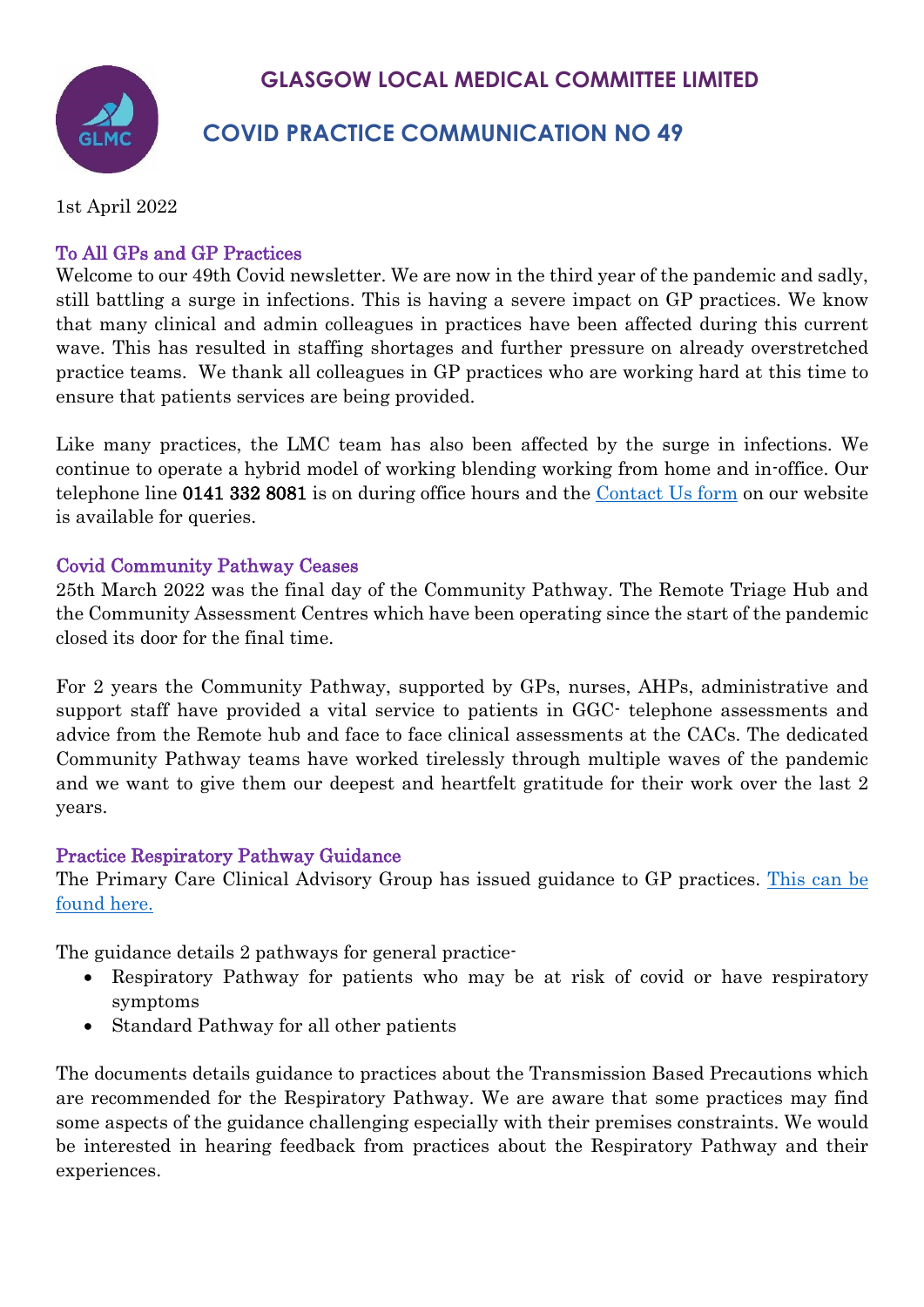#### GP Practice Escalation

We are aware that practices are facing considerable pressures at the moment. We would like to remind practices that should they need to make use of the practice escalation [framework](https://view.officeapps.live.com/op/view.aspx?src=https%3A%2F%2Fwww.glasgowlmc.co.uk%2Fdownload%2FLinks%2Ftest%2F2022%2F14_jan%2FGeneral-Practice-Escalation-December-2021-002.docx&wdOrigin=BROWSELINK) then they should engage with the board.

#### GGC Vaccinations from 1 April 2022

In line with the vaccination transformation programme general practice will no longer be required to provide travel health services from 1st April 2022.

Patients should be advised to access information on what vaccinations are required, together with malarial and safe travel advice at [Home - Fit for Travel.](https://www.fitfortravel.nhs.uk/home.aspx) The website allows then to select their destination and then view the requirements for the destination before contacting the providers on the [board's website.](https://www.nhsggc.scot/your-health/general-vaccinations/overseas-travel-vaccinations/)

Ad hoc vaccinations will also no longer be the responsibility of practices from 1<sup>st</sup> April. Practices needing to make referrals for these should fill in the [form](https://forms.office.com/r/GGAGSZg1Sz) that was recently sent out by the board. Patients should be aware that they may receive a call from an 0800 or withheld number in order to arrange the appointment.

#### GP Subcommittee/LMC Election

GPs were recently sent the results of the GP Subcommittee/LMC elections. The new committee will first meet at the end of April. We look forward to seeing our new and returning members.

#### Wellbeing Resources

The cumulative stress of the pandemic, the workload pressures, and patient demand is undoubtedly affecting people's mental health. We know that practice leadership, and a supportive and valuing culture in general practices is vital in maintaining the wellbeing of the practice team. These are some of the wellbeing resources available to GPs, PMs and practice staff-

National Wellbeing Hub- [www.promis.scot](http://www.promis.scot/)

#### NHS GGC Occupational Health Service-

<https://www.nhsggc.org.uk/working-with-us/hr-connect/occupational-health/covid-19/>

[Covid-19 Staff Support Line-](https://www.nhsggc.org.uk/media/259589/covid-staff-support-line-poster.pdf) 0141 303 8968

The Workforce Specialist Service<https://www.practitionerhealth.nhs.uk/accessing-the-service-in-scotland>

#### BMA Wellbeing Resource-

[https://www.bma.org.uk/advice-and-support/your-wellbeing/wellbeing-support](https://www.bma.org.uk/advice-and-support/your-wellbeing/wellbeing-support-services/sources-of-support-for-your-wellbeing)[services/sources-of-support-for-your-wellbeing](https://www.bma.org.uk/advice-and-support/your-wellbeing/wellbeing-support-services/sources-of-support-for-your-wellbeing) 

Yours sincerely,

Dr Alan McDevitt C.B.E. Chair

Dr John Ip Medical Director Dr Patricia Moultrie Medical Director

Marco Florence Elaine McLaren

Business Coordinator Administrative Assistant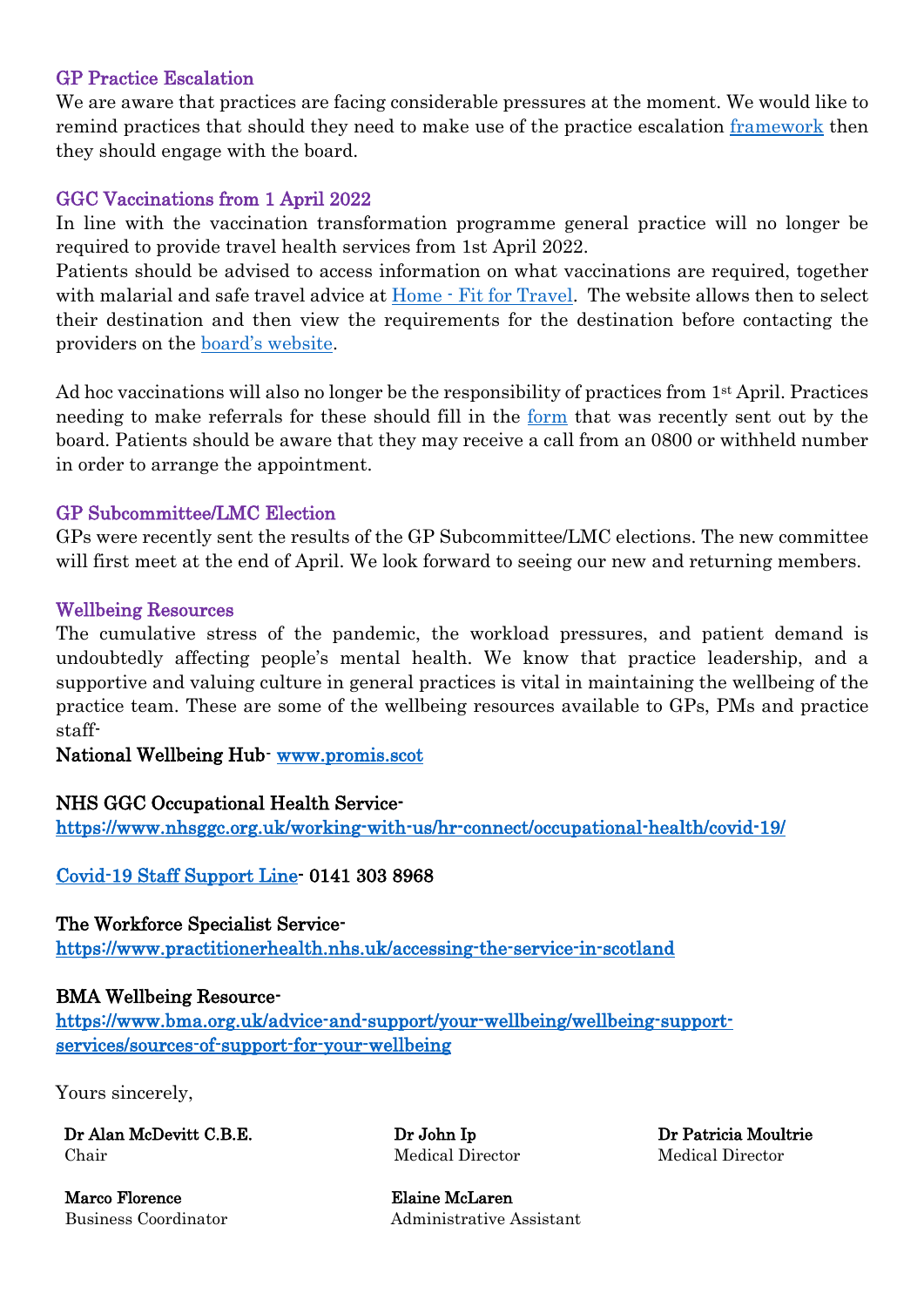## LMC Document Highlight List

Please be aware that this is NOT a comprehensive list of all the available guidance that has been sent to GPs. These are the current key documents which we feel are important to GP practices. Please make sure that your practice's generic NHS.SCOT box is monitored daily.

## From Week Beginning 28th February 2022

### Covid Vaccination

Spring Dose programme and 5-11 year old universal offer

• [Covid-19 Vaccination programme - Spring Dose Programme - Universal Offer for 5-](https://www.glasgowlmc.co.uk/download/Links/test/2022/1_april/Covid-19-Vaccination-programme-Spring-Dose-Programme-Universal-Offer-for-5-11-year-olds-28-Feb.pdf) 11 [year olds -](https://www.glasgowlmc.co.uk/download/Links/test/2022/1_april/Covid-19-Vaccination-programme-Spring-Dose-Programme-Universal-Offer-for-5-11-year-olds-28-Feb.pdf) 28 Feb

GGC Practices' Public Holiday Communication

- [Public holidays 2022](https://www.glasgowlmc.co.uk/download/Links/test/2022/1_april/Public-holidays-2022.pdf)
- [NHSGGC GP Public Holidays 2022 23](https://www.glasgowlmc.co.uk/download/Links/test/2022/1_april/NHSGGC-GP-Public-Holidays-2022-23.pdf)

GGC Covid Community Pathway update 4 March

• [Covid Community Pathway Update](https://www.glasgowlmc.co.uk/download/Links/test/2022/1_april/Covid-Community-Pathway-Update-.pdf)

CMO Letter about Targeted Deployment of Covid-19 medicines for non-hospitalised patients

• [2022-02-16 DL \(2022\) 04 - COVID-19](https://www.glasgowlmc.co.uk/download/Links/test/2022/1_april/2022-02-16-DL-2022-04-COVID-19.pdf)

GGC Acute Services Newsletter

• [Acute Elective Services Newsletter for PC](https://www.glasgowlmc.co.uk/download/Links/test/2022/1_april/Acute-Elective-Services-Newsletter-for-PC.docx)

GGC Anticipatory Care Plan Standard Operating Procedure letter

• [GGC ACP Standard Operating Procedure](https://www.glasgowlmc.co.uk/download/Links/test/2022/1_april/GGC-ACP-Standard-Operating-Procedure.docx)

# From Week Beginning 7th March 2022

Scottish Government letter- Closure of Covid-19 Community Pathway

• [Covid 19 Community Pathway - Directors Letter - Closure of the Community Pathway](https://www.glasgowlmc.co.uk/download/Links/test/2022/1_april/Covid-19-Community-Pathway-Directors-Letter-Closure-of-the-Community-Pathway-February-2022-.pdf)  [- February 2022](https://www.glasgowlmc.co.uk/download/Links/test/2022/1_april/Covid-19-Community-Pathway-Directors-Letter-Closure-of-the-Community-Pathway-February-2022-.pdf)

GGC Nursing/Care Home Falls Pathway via Flow Navigation Hub

• [Letter to all GGC GP Practices re Nursing.Care Home Falls Pathway scale up](https://www.glasgowlmc.co.uk/download/Links/test/2022/1_april/Letter-to-all-GGC-GP-Practices-re-Nursing.Care-Home-Falls-Pathway-scale-up.pdf)

### Sandyford services update March 2022

• [Sandyford update for Primary Care March 2022](https://www.glasgowlmc.co.uk/download/Links/test/2022/1_april/Sandyford-update-for-Primary-Care-March-2022.pdf)

# From Week Beginning 14th March 2022

GGC GP Practice Respiratory Pathway Advice March 2022

• [GPRespiratoryPath2022v4](https://www.glasgowlmc.co.uk/download/Links/test/2022/1_april/GPRespiratoryPath2022v4.pdf)